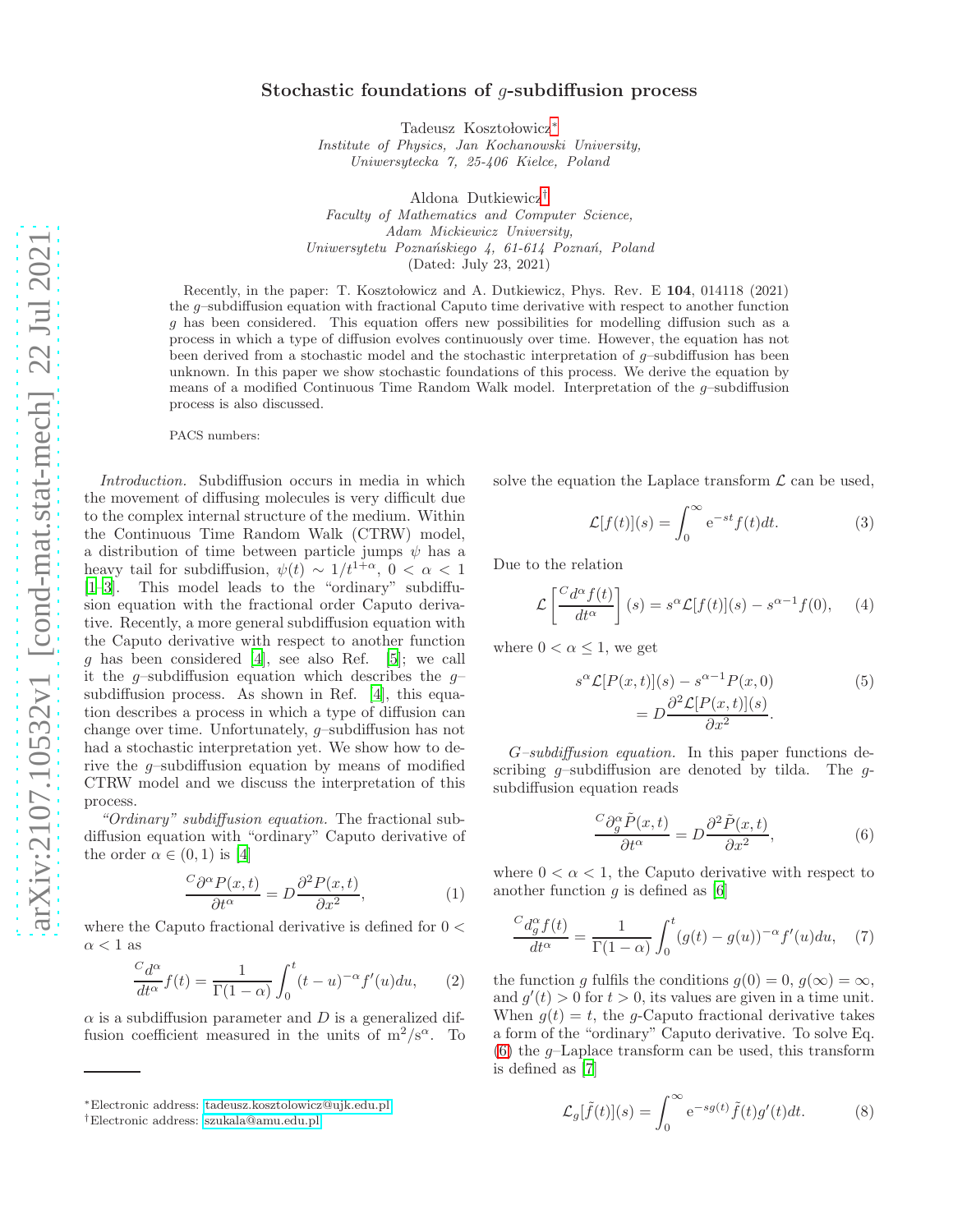Due to the property [\[7\]](#page-3-5)

$$
\mathcal{L}_g \left[ \frac{C d_g^{\alpha}}{dt^{\alpha}} \tilde{f}(t) \right] (s) = s^{\alpha} \mathcal{L}_g[\tilde{f}(t)](s) - s^{\alpha - 1} \tilde{f}(0), \quad (9)
$$

the procedure of solving Eq. [\(6\)](#page-0-2) is similar to the procedure of solving "ordinary" subdiffusion equation by means of the "ordinary" Laplace transform method. In terms of the g-Laplace transform the g-subdiffusion equation is

<span id="page-1-0"></span>
$$
s^{\alpha} \mathcal{L}_g[\tilde{P}(x,t)](s) - s^{\alpha - 1} \tilde{P}(x,0)
$$
  
= 
$$
D \frac{\partial^2 \mathcal{L}_g[P(x,t)](s)}{\partial x^2}.
$$
 (10)

Using the g-Laplace transform to Eq.  $(6)$  yields Eq.  $(10)$ in the same form as Eq. [\(5\)](#page-0-3).

Model of particle random walk. To derive the subdiffusion equation we use a simple model of a particle random walk along a one–dimensional homogeneous lattice. Usually, in the CTRW model both a particle jump length and waiting time for a particle jump are random variables. In our considerations, we assume that the jump length distribution  $\lambda$  has the form  $\lambda(x) = \frac{1}{2}[\delta(x - \epsilon) + \delta(x + \epsilon)],$ where  $\delta$  is the delta Dirac function. Only the choice of a particle jump direction is random, its length  $\epsilon$  is a parameter. We start with the particle random walk model in which the particle positions and time are discrete. Next, we move to continuous variables. Random walk with discrete time  $n$  is described by the equation  $P_{n+1}(m) = \frac{1}{2}P_n(m+1) + \frac{1}{2}P_n(m-1)$ , where  $P_n(m)$  is a probability that a diffusing particle is at the position  $m$ after *n*-th step. Let the initial particle position be  $m = 0$ . Moving from discrete  $m$  to continuous  $x$  spatial variable we assume  $x = m\epsilon$  and  $P_n(x) = P_n(m)/\epsilon$ , where  $\epsilon$  is a distance between discrete sites. The above equations and the relation  $[P_n(x + \epsilon) + P_n(x - \epsilon) - 2P_n(x)]/\epsilon^2$  $\partial^2 P_n(x)/\partial x^2$ ,  $\epsilon \to 0$ , provide the following equation in the limit of small  $\epsilon$ 

<span id="page-1-1"></span>
$$
P_{n+1}(x) - P_n(x) = \epsilon^2 \frac{\partial^2 P_n(x)}{\partial x^2}.
$$
 (11)

To move from discrete to continuous time we use the formula [\[8](#page-3-6)]

<span id="page-1-2"></span>
$$
P(x,t) = \sum_{n=0}^{\infty} Q_n(t) P_n(x), \qquad (12)
$$

where  $Q_n(t)$  is the probability that a diffusing particle takes *n* step in the time interval  $(0, t)$ . The function  $Q_n$ is determined differently for the "ordinary" subdiffusion and  $q$ -subdiffusion. In the following, we find the rule for determining the functions  $Q_n$  and the explicit form of the functions  $\psi$  for both processes. These functions, together with Eqs. [\(11\)](#page-1-1) and [\(12\)](#page-1-2), provide "ordinary" subdiffusion and g–subdiffusion equations.

The case of "ordinary" subdiffusion. In this case the function  $Q_n$  is a convolution of n distributions  $\psi$  of a

waiting time for a particle to jump and a function  $U$ which is the probability that a particle does not change its position after  $n$ -th step,

<span id="page-1-3"></span>
$$
Q_n(t) = \underbrace{(\psi * \psi * \dots * \psi}_{n \text{ times}} * U)(t), \tag{13}
$$

where the convolution is defined as

$$
(f * h)(t) = \int_0^t f(u)h(t - u)du.
$$
 (14)

The "ordinary" Laplace transform has the following property that makes the transform useful in determining the function  $Q_n$ 

<span id="page-1-4"></span>
$$
\mathcal{L}[(f * h)(t)](s) = \mathcal{L}[f(t)](s)\mathcal{L}[h(t)](s).
$$
 (15)

From Eqs.  $(12)$ ,  $(13)$ , and  $(15)$  we have

<span id="page-1-5"></span>
$$
\mathcal{L}[P(x,t)](s) = \mathcal{L}[U(t)](s) \sum_{n=0}^{\infty} \mathcal{L}^n[\psi(t)](s) P_n(x). \quad (16)
$$

Combining Eqs.  $(11)$ ,  $(12)$ , and  $(16)$  we get

<span id="page-1-6"></span>
$$
\frac{2(1-\mathcal{L}[\psi(t)](s))}{\epsilon^2 \mathcal{L}[\psi(t)](s)} \mathcal{L}[P(x,t)](s)
$$
(17)  

$$
-\frac{2\mathcal{L}[U(t)](s)}{\epsilon^2 \mathcal{L}[\psi(t)](s)} P(x,0) = \frac{\partial^2 \mathcal{L}[P(x,t)](s)}{\partial x^2}.
$$

Eq.  $(17)$  coincides with Eq.  $(5)$  only if

$$
\frac{1-\mathcal{L}[\psi(t)](s)]}{\mathcal{L}[\psi(t)](s)} = \frac{\epsilon^2 s^{\alpha}}{2D}, \frac{\mathcal{L}[U(t)](s)}{\mathcal{L}[\psi(t)](s)} = \frac{\epsilon^2 s^{\alpha-1}}{2D}.
$$

The solutions to the above equations are

<span id="page-1-7"></span>
$$
\mathcal{L}[\psi(t)](s) = \frac{1}{1 + \frac{\epsilon^2 s^{\alpha}}{2D}},\tag{18}
$$

and

<span id="page-1-9"></span>
$$
\mathcal{L}[U(t)](s) = \frac{\epsilon^2 s^{\alpha - 1}}{2D\left(1 + \frac{\epsilon^2 s^{\alpha}}{2D}\right)} = \frac{1 - \mathcal{L}[\psi(t)](s)}{s}.
$$
 (19)

Due to the relations

$$
\mathcal{L}[1](s) = \frac{1}{s}, \mathcal{L}\left[\int_0^t f(u)du\right](s) = \frac{\mathcal{L}[f(t)](s)}{s}, \quad (20)
$$

we get

$$
U(t) = 1 - \int_0^t \psi(u) du.
$$
 (21)

In order to find the function  $\psi$  we use the relation

<span id="page-1-8"></span>
$$
\mathcal{L}^{-1}[s^{\nu}e^{-as^{\beta}}](t) = \frac{1}{t^{1+\nu}} \sum_{k=0}^{\infty} \frac{1}{k!\Gamma(-\nu-\beta k)} \left(-\frac{a}{t^{\beta}}\right)^{k}(22)
$$

$$
\equiv f_{\nu,\beta}(t:a),
$$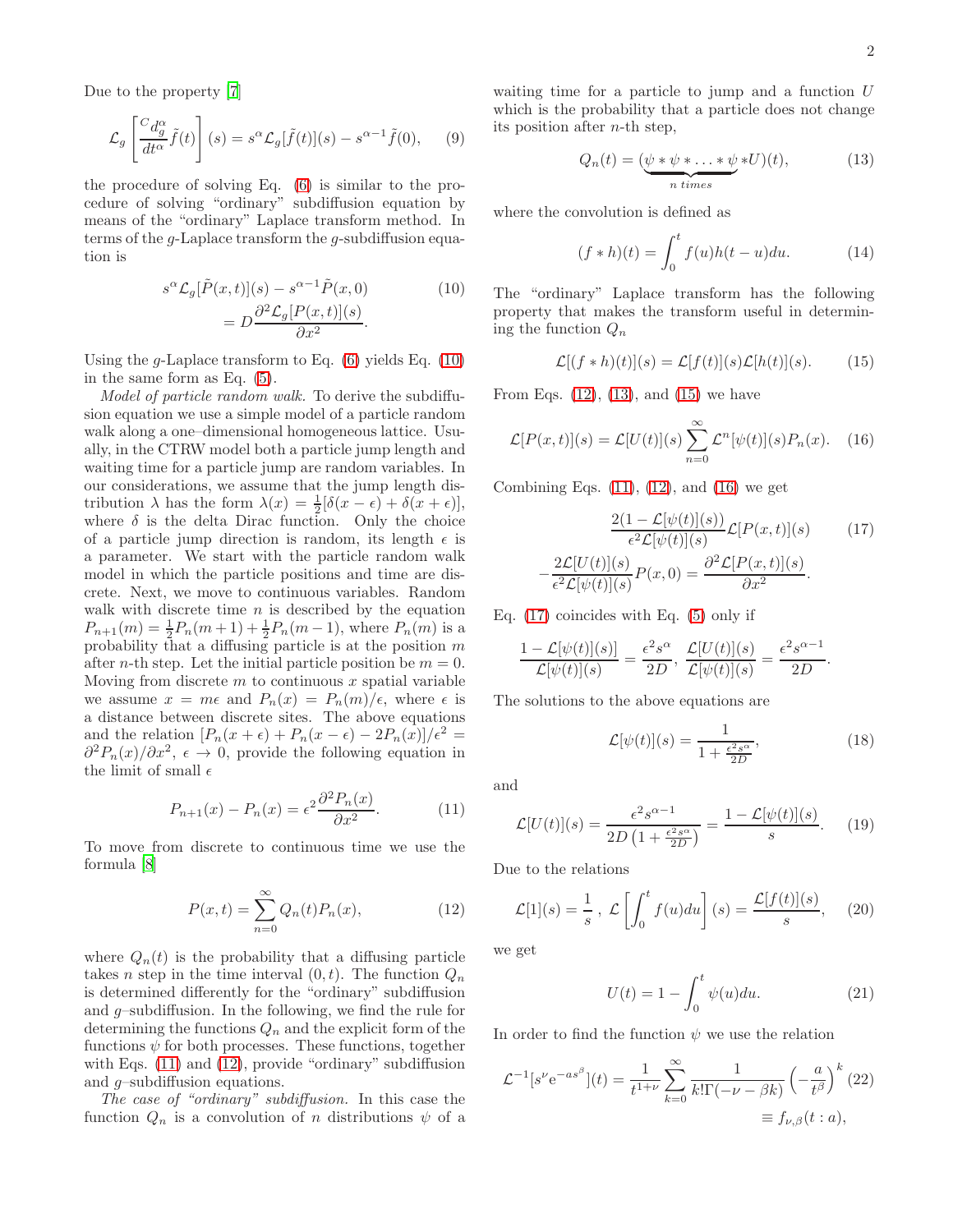where  $a, \beta > 0$ , Γ is the Gamma-Euler function. The function  $f_{\nu,\beta}$  is the Wright function and the special case of the H-Fox function. To find the inverse Laplace transform of Eq. [\(18\)](#page-1-7) first we calculate the inverse Laplace transform of the function  $e^{-as^{\beta}}/(1+\tau s^{\alpha})$ , where  $\tau = \epsilon^2/2D$  and  $a, \beta > 0$ , using the formula  $1/(1 + u) =$  $\sum_{n=0}^{\infty} u^n$  when  $|u| < 1$ . We get

<span id="page-2-0"></span>
$$
\mathcal{L}\left[\frac{e^{-as^{\beta}}}{1+\tau s^{\alpha}}\right](s) =
$$
\n
$$
\begin{cases}\n\frac{1}{\tau}\sum_{n=0}^{\infty}\left(-\frac{1}{\tau}\right)^{n}s^{-(n+1)\alpha}e^{-as^{\beta}}, & s > \frac{1}{\tau^{1/\alpha}},\\ \sum_{n=0}^{\infty}(-\tau)^{n}s^{n\alpha}e^{-as^{\beta}}, & s < \frac{1}{\tau^{1/\alpha}},\n\end{cases}
$$
\n(23)

Next, we take the limit of  $a \to 0$ . From Eqs. [\(22\)](#page-1-8), [\(23\)](#page-2-0), and the relations  $f_{\nu,\beta}(t;0) = 1/\Gamma(-\nu)t^{1+\nu}, 1/\Gamma(0) = 0$ we get

<span id="page-2-1"></span>
$$
\psi(t) = \begin{cases}\n\frac{1}{\tau} \sum_{n=0}^{\infty} \left( -\frac{1}{\tau} \right)^n \frac{t^{(n+1)\alpha - 1}}{\Gamma((n+1)\alpha)}, \ t < \tau^{1/\alpha}, \\
\sum_{n=0}^{\infty} \left( -\tau \right)^{n+1} \frac{t^{-(n+1)\alpha - 1}}{\Gamma(-(n+1)\alpha)}, \ t > \tau^{1/\alpha},\n\end{cases} \tag{24}
$$

We have  $\psi(t) \approx \alpha \tau / \Gamma(1-\alpha) t^{1+\alpha}$  in the limit of  $t \to$  $\infty$ . The function  $\psi$  was already derived using the relation  $\mathcal{L}^{-1}[1/(1+\tau s^{\alpha})] = t^{\alpha-1} E_{\alpha,\alpha}(-t^{\alpha}/\tau)$ , where  $E_{\alpha,\alpha}(z) = \sum_{n=0}^{\infty} z^n / \Gamma(\alpha(n+1))$  is the two–parameter Mittag–Leffler function, see for example Ref. [\[10\]](#page-3-7). Then, the function  $\psi$  corresponds to Eq. [\(24\)](#page-2-1) but for the case of  $t < \tau^{1/\alpha}$  only.

The case of g-subdiffusion. To get Eq.  $(10)$  we use the g–Laplace transform. This transform has the following property [\[7](#page-3-5)]

<span id="page-2-2"></span>
$$
\mathcal{L}_g[(f *_g h)(t)](s) = \mathcal{L}_g[f(t)](s)\mathcal{L}_g[h(t)](s),\tag{25}
$$

where the  $q$ -convolution is defined as

$$
(f *_{g} h)(t) = \int_{0}^{t} f(u)h(g^{-1}(g(t) - g(u))g'(u)du.
$$
 (26)

We involve the  $g$ -convolution in the CTRW model. Then, the procedure for deriving the  $q$ -subdiffusion equation using the g–Laplace transform is analogous to the procedure for deriving the "ordinary" subdiffusion equation using the "ordinary" Laplace transform. Assuming

<span id="page-2-3"></span>
$$
\tilde{P}(x,t) = \sum_{n=0}^{\infty} \tilde{Q}_n(t) P_n(x).
$$
\n(27)

and

<span id="page-2-4"></span>
$$
\tilde{Q}_n(t) = \underbrace{(\tilde{\psi} *_{g} \tilde{\psi} *_{g} \dots *_{g} \tilde{\psi} *_{g} \tilde{U})}_{n \text{ times}}(28)
$$

from Eqs.  $(25)$ ,  $(27)$ , and  $(28)$  we obtain

<span id="page-2-5"></span>
$$
\mathcal{L}_g[\tilde{P}(x,t)](s) = \sum_{n=0}^{\infty} \mathcal{L}_g[\tilde{U}(t)](s)\mathcal{L}_g^n[\tilde{\psi}(t)](s)P_n(x). \tag{29}
$$

From Eqs.  $(11)$  and  $(29)$  we get

<span id="page-2-6"></span>
$$
\frac{1 - \mathcal{L}_g[\tilde{\psi}(t)](s)}{\epsilon^2 \mathcal{L}_g[\tilde{\psi}(t)](s)} \mathcal{L}_g[\tilde{P}(x,t)](s)
$$
(30)
$$
-\frac{\mathcal{L}_g[\tilde{U}(t)](s)}{\epsilon^2 \mathcal{L}_g[\tilde{\psi}(t)](s)} \tilde{P}(x,0) = \frac{\partial^2 \mathcal{L}[\tilde{P}(x,t)](s)}{\partial x^2}.
$$

Eq. [\(30\)](#page-2-6) is consistent with Eq. [\(10\)](#page-1-0) only when

<span id="page-2-7"></span>
$$
\mathcal{L}_g[\tilde{\psi}(t)](s) = \frac{1}{1 + \frac{\epsilon^2 s^{\alpha}}{2D}}\tag{31}
$$

and

<span id="page-2-8"></span>
$$
\mathcal{L}_g[\tilde{U}(t)](s) = \frac{\epsilon^2 s^{\alpha - 1}}{2D\left(1 + \frac{\epsilon^2 s^{\alpha}}{2D}\right)}.\tag{32}
$$

Comparing Eqs.  $(31)$  and  $(32)$  with Eqs.  $(18)$  and  $(19)$ , respectively, we get

<span id="page-2-10"></span>
$$
\mathcal{L}_g[\tilde{\psi}(t)](s) = \mathcal{L}[\psi(t)](s),\tag{33}
$$

<span id="page-2-11"></span>
$$
\mathcal{L}_g[\tilde{U}(t)](s) = \mathcal{L}[U(t)](s). \tag{34}
$$

From the relation

$$
\mathcal{L}_g[\tilde{f}(t)](s) = \mathcal{L}[\tilde{f}(g^{-1}(t))](s), \tag{35}
$$

we get the following rule [\[4](#page-3-2)]

<span id="page-2-9"></span>
$$
\mathcal{L}_g[\tilde{f}(t)](s) = \mathcal{L}[f(t)](s) \Leftrightarrow \tilde{f}(t) = f(g(t)). \tag{36}
$$

Due to Eq.  $(36)$ , from Eqs.  $(33)$  and  $(34)$  we obtain

<span id="page-2-12"></span>
$$
\tilde{\psi}(t) = \psi(g(t)),\tag{37}
$$

and

$$
\tilde{U}(t) = U(g(t)).\tag{38}
$$

Eqs. [\(24\)](#page-2-1) and [\(37\)](#page-2-12) provide

$$
\tilde{\psi}(t) = \begin{cases}\n\frac{1}{\tau} \sum_{n=0}^{\infty} \left( -\frac{1}{\tau} \right)^n \frac{g^{(n+1)\alpha - 1}(t)}{\Gamma((n+1)\alpha)}, \ t < g^{-1}(\tau^{1/\alpha}), \\
\sum_{n=0}^{\infty} \left( -\tau \right)^{n+1} \frac{g^{-(n+1)\alpha - 1}(t)}{\Gamma(-(n+1)\alpha)}, \ t > g^{-1}(\tau^{1/\alpha}),\n\end{cases} (39)
$$

We get  $\psi(t) \approx \alpha \tau / \Gamma(1-\alpha) g^{1+\alpha}(t)$  when  $t \to \infty$ .

We link the  $q$ -convolution with the "ordinary" convolution. Let  $f(t) = f(q(t))$  and  $h(t) = h(q(t))$ . After simple calculation we get

<span id="page-2-13"></span>
$$
(\tilde{f} *_{g} \tilde{h})(t) = (f * h)(g(t)).
$$
\n(40)

From Eqs.  $(27)$ ,  $(28)$ , and  $(40)$  we have

<span id="page-2-14"></span>
$$
\tilde{P}(x,t) = \sum_{n=0}^{\infty} Q_n(g(t)) P_n(x).
$$
 (41)